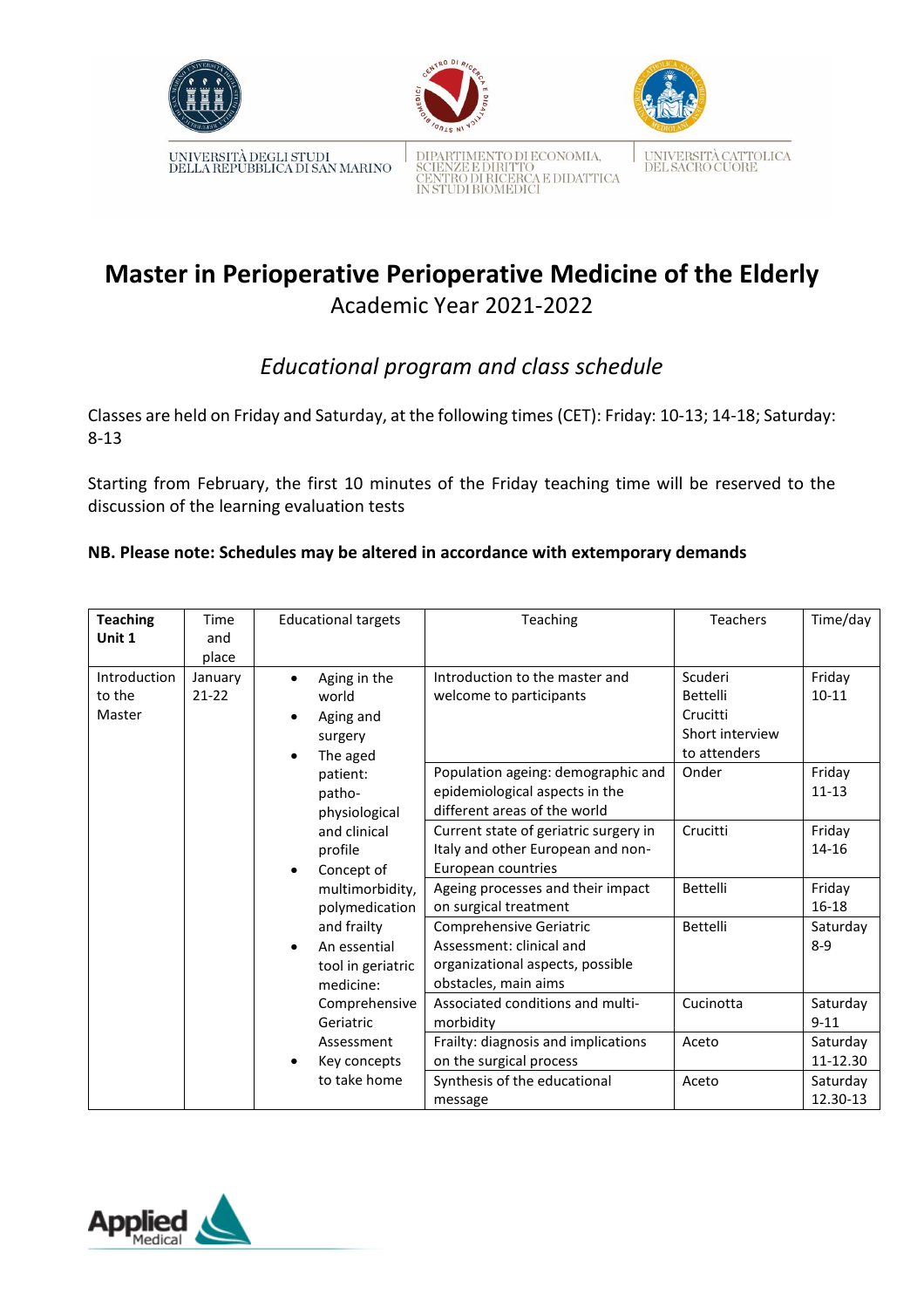





DIPARTIMENTO DI ECONOMIA,<br>SCIENZE E DIRITTO<br>CENTRO DI RICERCA E DIDATTICA<br>IN STUDI BIOMEDICI

 $\begin{tabular}{|c|c|} \hline UNIVERSITÀ CATTOLICA \\ DELSACRO CUORE \end{tabular}$ 

| <b>Teaching</b><br>Unit 2                             | Time<br>and<br>place   | <b>Educational targets</b>                                                                       | Teaching                                                                                                                                                                                    | <b>Teachers</b>                             | Time/day             |
|-------------------------------------------------------|------------------------|--------------------------------------------------------------------------------------------------|---------------------------------------------------------------------------------------------------------------------------------------------------------------------------------------------|---------------------------------------------|----------------------|
| Preliminary<br>investigation<br>s and<br>organization | Februa<br>ry 11-<br>12 | Pre-hospital<br>$\bullet$<br>admission:<br>surgical<br>evaluation and                            | Role of surgeons, geriatricians,<br>anaesthetists and nurses in taking<br>charge of the older surgical patient                                                                              | Crucitti<br>Giarratano<br>Onder<br>Porretti | Monday<br>10.10-11   |
| al measures                                           |                        | inputs to the<br>care team<br>Organization of<br>$\bullet$<br>the<br>preoperative<br>anaesthesia | Perioperative anaesthesia<br>consultation and medication<br>reconciliation: current European<br>guidelines and quality indicators<br>from the Coalition for Quality in<br>Geriatric Surgery | Bettelli/Aceto/Ve<br>tta/Bizzarro           | Friday<br>$11 - 13$  |
|                                                       |                        | consultation<br>Inputs on how<br>$\bullet$                                                       | Evaluation of functional reserves<br>and prehabilitation plan                                                                                                                               | Volpato                                     | Friday<br>14-16      |
|                                                       |                        | and when to<br>plan further<br>consultations                                                     | Cognitive and emotional<br>evaluation: clinical assessment and<br>legal implications                                                                                                        | Onder                                       | Friday<br>$16 - 18$  |
|                                                       |                        | (geriatrician?<br>others?)                                                                       | Sensorial evaluation and targeted<br>communication strategies                                                                                                                               | Volpato                                     | Saturday<br>$8 - 9$  |
|                                                       |                        | Medication<br>$\bullet$<br>reconciliation                                                        | Preoperative tests and scores for<br>surgical risk evaluation                                                                                                                               | Teacher to be<br>defined                    | Saturday<br>$9 - 11$ |
|                                                       |                        | Team discussion<br>$\bullet$<br>and decision-<br>making about                                    | Team discussion, decision making<br>about surgery, informed consent,<br>first care plan                                                                                                     | Crucitti Volpato<br><b>Bettelli</b>         | Saturday<br>11-12.30 |
|                                                       |                        | surgery<br>First care<br>$\bullet$<br>planning<br>Key concepts to<br>take home                   | Synthesis of the educational<br>message                                                                                                                                                     | <b>Bettelli</b>                             | Saturday<br>12.30-13 |

| <b>Teaching</b><br>Unit 3 | Time<br>and<br>place  | <b>Educational targets</b>                                                | <b>Teaching</b>                                                                      | <b>Teachers</b>      | Time/day                     |
|---------------------------|-----------------------|---------------------------------------------------------------------------|--------------------------------------------------------------------------------------|----------------------|------------------------------|
| Preparation<br>to surgery | March<br>$11 - 12$    | Pillars of<br>$\bullet$<br>preoperative                                   | Cardiac and respiratory<br>prehabilitaion                                            | Scapigliati          | Friday<br>10.10-12           |
|                           |                       | optimization<br>Cardiac,<br>$\bullet$<br>respiratory and                  | Diagnosis and treatment of<br>malnutrition                                           | Volpato              | Friday<br>$12 - 13$<br>14-15 |
|                           |                       | nutritional pre-<br>habilitation                                          | Cognitive complications prevention                                                   | <b>Bettelli</b>      | Friday<br>$15 - 17$          |
|                           |                       | Management of<br>$\bullet$<br>cognitively<br>impaired                     | Emotional status evaluation and<br>perioperative psychological and<br>social support | Trabucchi            | Friday<br>$17 - 18$          |
|                           |                       | patients<br>Psychological<br>$\bullet$                                    | Preoperative nursing                                                                 | Porretti             | Saturday<br>$8 - 10$         |
|                           | and social<br>support | Emergency surgery: abdominal<br>trauma, bowel obstruction,<br>peritonitis | Sganga                                                                               | Saturday<br>10-12.30 |                              |

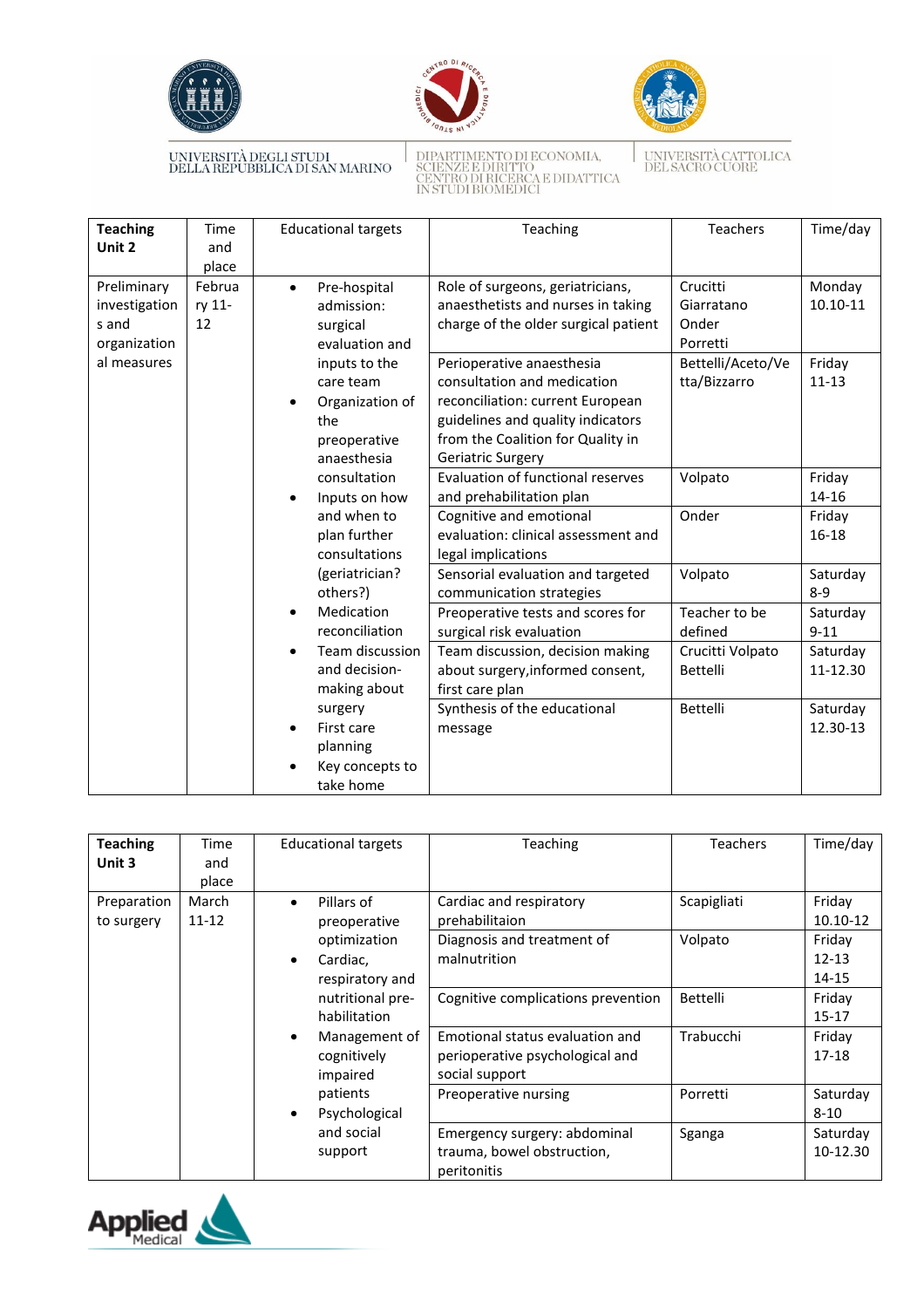





# DIPARTIMENTO DI ECONOMIA,<br>SCIENZE E DIRITTO<br>CENTRO DI RICERCA E DIDATTICA<br>IN STUDI BIOMEDICI

#### | UNIVERSITÀ CATTOLICA<br>DEL SACRO CUORE

|  | Management of<br>emergentcy                               | Musculo-skeletal traumatic lesions      | Ortopaedist to be<br>defined |                      |
|--|-----------------------------------------------------------|-----------------------------------------|------------------------------|----------------------|
|  | surgery in the<br>elderly<br>Key concepts to<br>take home | Synthesis of the educational<br>message | <b>Bettelli</b>              | Saturday<br>12.30-13 |

| <b>Teaching</b><br>Unit 4                            | Time and<br>place | <b>Educational targets</b>                                                              | Teaching                                                                                                                                                                   | <b>Teachers</b>          | Time/day                         |
|------------------------------------------------------|-------------------|-----------------------------------------------------------------------------------------|----------------------------------------------------------------------------------------------------------------------------------------------------------------------------|--------------------------|----------------------------------|
| General<br>aspects of<br>geriatric<br>surgery<br>and | April<br>$8 - 9$  | How to support<br>and safely treat<br>an older patient<br>entering the OR<br>What older | Entering the operative theatre:<br>practical implications of WHO<br>Safety Checklist and methods to<br>reduce emotional discomfort<br>Surgery in the elderly: feasibility, | Bettelli<br>Avenia       | Friday<br>$10.10 - 12$<br>Friday |
| principles<br>for<br>appropriat                      |                   | patients can<br>reasonably<br>expect from                                               | future perspectives, alternative<br>options, palliative care, patients'<br>empowerment                                                                                     |                          | $12 - 13$                        |
| e<br>Intraopera<br>tive                              |                   | surgery at the<br>beginning of the<br>third                                             | Anesthesia techniques for the older<br>patient: drugs, methods,<br>techniques, myths and fakes                                                                             | Teacher to be<br>defined | Friday<br>$14 - 17$              |
| manageme<br>nt                                       |                   | millennium<br>How to                                                                    | Nursing measures aimed to ensure<br>patients' comfort and safety                                                                                                           | Casarano                 | Friday<br>$17 - 18$              |
|                                                      |                   | monitor vital<br>functions in the                                                       | Intraoperative fluids administration<br>and haemodynamic equilibrium                                                                                                       | Bettelli                 | Saturday<br>$8 - 9$              |
|                                                      |                   | aim of<br>preventing<br>postoperative                                                   | Targeted intraoperative cerebral,<br>haemodynamic and thermometric<br>monitoring                                                                                           | Aceto                    | Saturday<br>$9 - 11$             |
|                                                      |                   | complications<br>How to reduce<br>surgical stress                                       | Pathophysiology of surgical stress<br>response and methods to reduce its<br>impact                                                                                         | Bettelli                 | Saturday<br>11-12.30             |
|                                                      |                   | response<br>Key concepts to<br>take home                                                | Synthesis of the educational<br>message                                                                                                                                    | Bettelli                 | 12.30-13                         |

| <b>Teaching</b><br>Unit 5 | Time and<br>place | <b>Educational targets</b>                           | Teaching                                                                                                                                  | <b>Teachers</b> | Time/day            |
|---------------------------|-------------------|------------------------------------------------------|-------------------------------------------------------------------------------------------------------------------------------------------|-----------------|---------------------|
| Core<br>topics in         | May<br>$13 - 14$  | <b>Orthopaedics</b><br>Cardiac and                   | Orthopaedics surgery: from hip<br>fracture to rehabilitative surgery                                                                      | Maccauro        | Monday<br>10.10-11  |
| surgical<br>specialties   |                   | vascular<br><b>Thoracic</b><br>Abdominal<br>Urologic | Cardiac and vascular surgery<br>(CABG, aortic aneurism, peripheral<br>vessels alterations), from open to<br>minimally invasive techniques | Massetti        | Friday<br>$11 - 13$ |
|                           |                   | Endocrine<br>Plastic                                 | Thoracic surgery                                                                                                                          | Margaritora     | Friday<br>14-15     |
|                           |                   | Ambulatory                                           | Abdominal oncologic and non-<br>oncologic surgery                                                                                         | Alfieri         | Friday<br>$16-17$   |

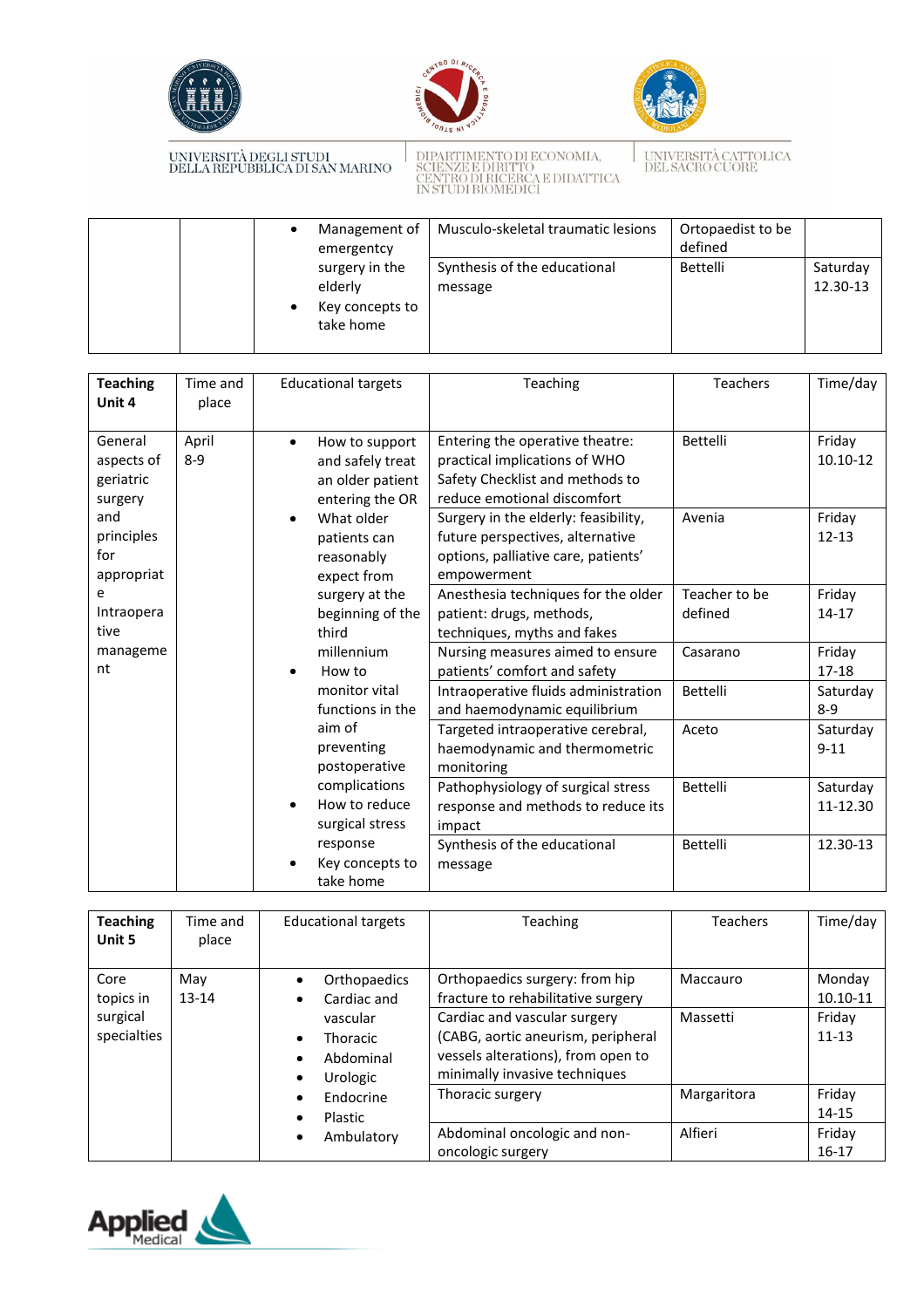





DIPARTIMENTO DI ECONOMIA,<br>SCIENZE E DIRITTO<br>CENTRO DI RICERCA E DIDATTICA<br>IN STUDI BIOMEDICI

#### $\begin{tabular}{|c|c|} \hline UNIVERSITÀ CATTOLICA \\ DELSACRO CUORE \end{tabular}$

|  | Key concepts<br>to take home | Urologic oncologic and non-<br>oncologic surgery | Racioppi         | Saturday<br>17-18    |
|--|------------------------------|--------------------------------------------------|------------------|----------------------|
|  |                              | Endocrine surgery                                | Lombardi         | Saturday             |
|  |                              |                                                  |                  | 8-9                  |
|  |                              | Plastic surgery                                  | Scuderi          | Saturday<br>$9 - 10$ |
|  |                              | Ambulatory surgery: feasibility and              | Palumbo/Bettelli | Saturday             |
|  |                              | limits in older patients                         |                  | 11-12.30             |
|  |                              | Synthesis of the educational                     | Crucitti         | 12.30-13             |
|  |                              | message                                          |                  |                      |

| <b>Teaching</b><br>Unit 6     | Time and<br>place | <b>Educational targets</b>                             | Teaching                                                                               | Teachers           | Time/day                     |
|-------------------------------|-------------------|--------------------------------------------------------|----------------------------------------------------------------------------------------|--------------------|------------------------------|
| Postope-<br>rative<br>manage- | June<br>$17-18$   | PACU: a<br>$\bullet$<br>critical step to<br>understand | The older patient in the Post<br>Anesthesia Care Unit<br>Postoperative analgesia: pain | Della Sala<br>Pace | Friday<br>10.10-11<br>Friday |
| ment                          |                   | how to                                                 | assessment, analgesia techniques                                                       |                    | $11 - 13$                    |
|                               |                   | manage                                                 | Proactive prevention of cardiac,                                                       | Carcoforo          | Friday                       |
|                               |                   | postoperative                                          | respiratory, cognitive and                                                             |                    | $14 - 15$                    |
|                               |                   | care                                                   | thromboembolic complications:                                                          |                    |                              |
|                               |                   | Kyes to                                                | what surgeons can do                                                                   |                    |                              |
|                               |                   | succeed in                                             | Proactive prevention of cardiac,                                                       | <b>Bettelli</b>    | Friday                       |
|                               |                   | postoperative                                          | respiratory, cognitive and                                                             |                    | $15 - 16$                    |
|                               |                   | analgesia in<br>older patients                         | thromboembolic complications:<br>what anesthesiologists can do                         |                    |                              |
|                               |                   | Team-based                                             | Surgical sepsis in the older patient                                                   |                    | Friday                       |
|                               |                   | strategies to                                          |                                                                                        | Sganga             | $16 - 17$                    |
|                               |                   | prevent<br>postoperative                               | Fast-track and ERAS based approach                                                     | Crucitti           | Saturday<br>$8 - 11$         |
|                               |                   | complications<br>Septic                                | Postoperative nursing                                                                  | Porretti           | Saturday<br>11-12.30         |
|                               |                   | postoperative<br>complications<br>in the elderly       | Synthesis of the educational<br>message                                                | Crucitti           | 12.30-13                     |
|                               |                   | A silent                                               |                                                                                        |                    |                              |
|                               |                   | revolution<br>named ERAS                               |                                                                                        |                    |                              |
|                               |                   | Key concepts                                           |                                                                                        |                    |                              |
|                               |                   | to take home                                           |                                                                                        |                    |                              |

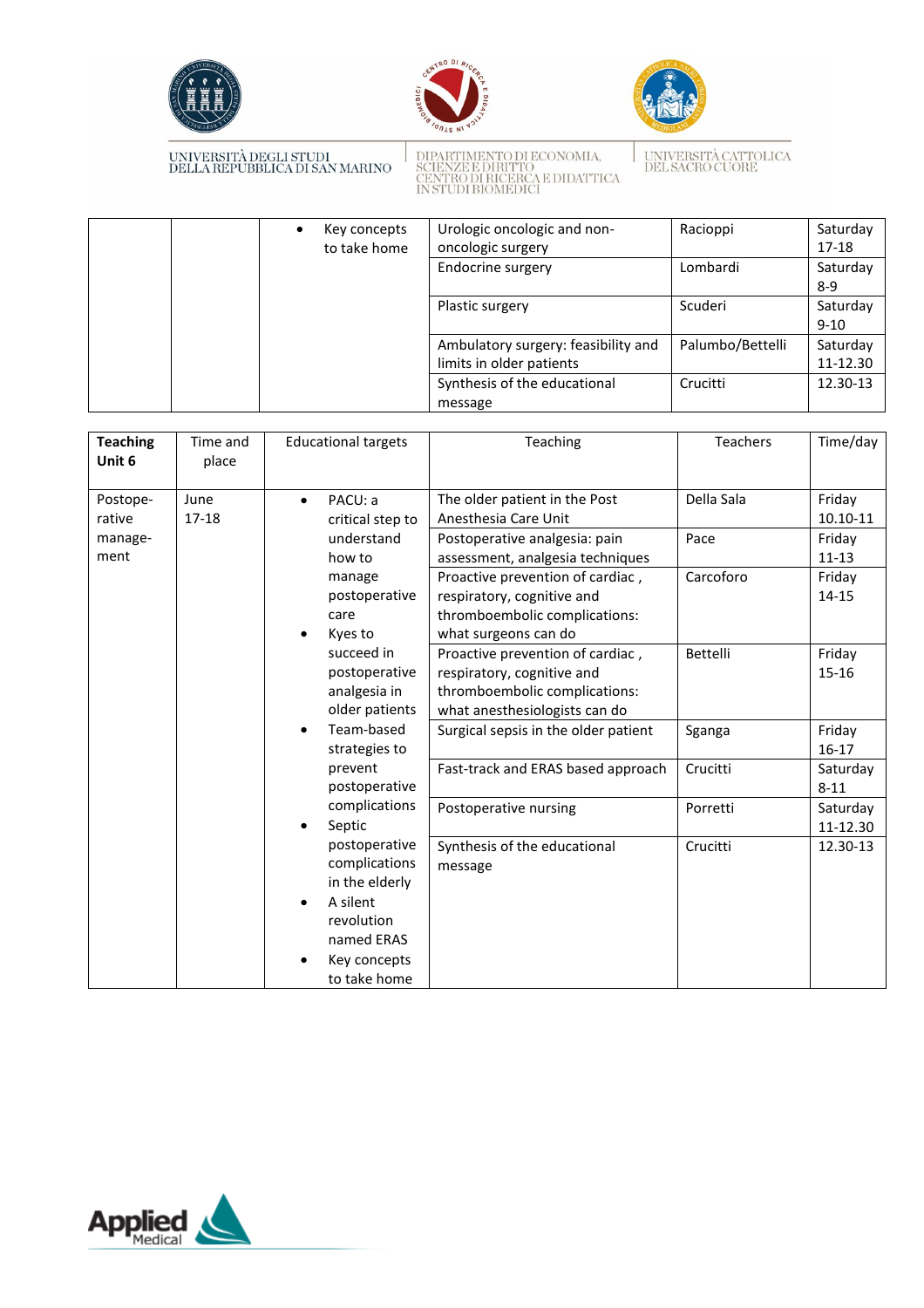





DIPARTIMENTO DI ECONOMIA,<br>SCIENZE E DIRITTO<br>CENTRO DI RICERCA E DIDATTICA<br>IN STUDI BIOMEDICI

#### | UNIVERSITÀ CATTOLICA<br>DEL SACRO CUORE

| <b>Teaching Unit</b><br>7      | Time and<br>place      | <b>Educational targets</b>                                                                                               | Teaching                                                                                    | <b>Teachers</b> | Time/day             |
|--------------------------------|------------------------|--------------------------------------------------------------------------------------------------------------------------|---------------------------------------------------------------------------------------------|-----------------|----------------------|
| Treatment<br>and               | September<br>$16 - 17$ | How to manage<br>$\bullet$<br>a delirious                                                                                | Postoperative cognitive<br>complications                                                    | <b>Bettelli</b> | Friday<br>10.10-11   |
| management<br>of               |                        | patient:<br>monitoring, non-                                                                                             | Cardiovascular<br>complications                                                             | Boccanelli      | Friday<br>$11 - 13$  |
| postoperative<br>complications |                        | pharmacological<br>and                                                                                                   | Respiratory complications                                                                   | Antonelli       | Friday<br>14-16      |
|                                |                        | pharmacological<br>treatment                                                                                             | Thromboembolic<br>complications                                                             | De Cristofaro   | Friday<br>16-18      |
|                                |                        | How to treat<br>$\bullet$<br>cardiac and<br>respiratory<br>postoperative                                                 | Renal and urinary<br>postoperative<br>complications in the older<br>surgical patient        | Panocchia       | Saturday<br>$8 - 9$  |
|                                |                        | complications<br>The older patient<br>$\bullet$<br>in the ICU<br>Toward the<br>$\bullet$                                 | The older surgical patient<br>in the ICU: indications,<br>management, discharge,<br>outcome | Antonelli       | Saturday<br>$9 - 11$ |
|                                |                        | hospital<br>discharge: how<br>to reduce                                                                                  | Postoperative geriatric<br>syndromes: incidence,<br>prevention and outcome                  | Volpato         | Saturday<br>11-12.30 |
|                                |                        | postoperative<br>functional<br>impairment and<br>postoperative<br>geriatric<br>syndromes<br>Key concepts to<br>take home | Synthesis of the<br>educational message                                                     | Bettelli        | 12.30-13             |

| <b>Teaching Unit</b><br>8                       | Time and<br>place | <b>Educational targets</b>                                                       | Teaching                                                                                               | <b>Teachers</b>                                    | Time/day                     |
|-------------------------------------------------|-------------------|----------------------------------------------------------------------------------|--------------------------------------------------------------------------------------------------------|----------------------------------------------------|------------------------------|
| Hospital<br>discharge and<br>care<br>continuity | October<br>14-15  | How to organize<br>$\bullet$<br>hospital discharge<br>after geriatric<br>surgery | Planning for discharge and<br>methods to keep hospital<br>readmissions under<br>control                | Volpato                                            | Friday<br>10.10-12           |
|                                                 |                   | How to plan care<br>$\bullet$<br>continuity and<br>transitional care             | Care continuity and<br>transitional care                                                               | Landi                                              | Friday<br>$11 - 13$<br>14-15 |
|                                                 |                   | How to reduce<br>$\bullet$<br>the "sliding<br>doors"                             | Management of infectious<br>emergencies concurrent<br>with surgery                                     | Sganga                                             | Friday<br>$15 - 16$          |
|                                                 |                   | phenomenon<br>How to keep<br>$\bullet$                                           | Synthesis of the<br>educational message                                                                | Bettelli                                           | Friday<br>16-16.30           |
|                                                 |                   | these aspects<br>under control                                                   | Early learning review<br>(preliminary presentation<br>and discussion of the<br>master thesis projects) | Scientific<br>coordinators and<br>Master attenders | Friday<br>16.30-18           |

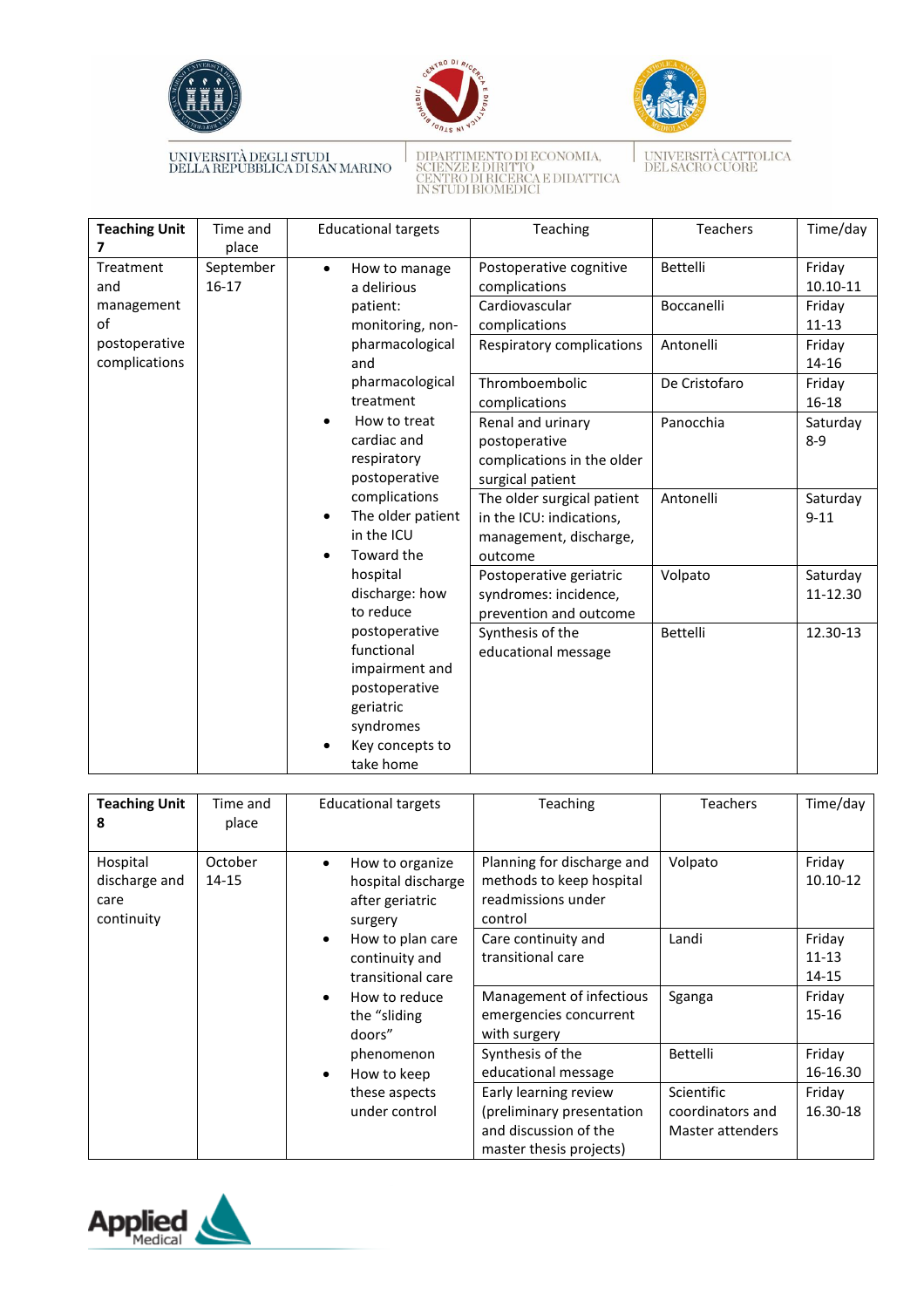





UNIVERSITÀ CATTOLICA<br>DEL SACRO CUORE

#### UNIVERSITÀ DEGLI STUDI<br>DELLA REPUBBLICA DI SAN MARINO

## DIPARTIMENTO DI ECONOMIA,<br>SCIENZE E DIRITTO<br>CENTRO DI RICERCA E DIDATTICA<br>IN STUDI BIOMEDICI

#### • How to conceive and succeed with a master thesis • Key concepts to take home Early learning review (preliminary presentation and discussion of the master thesis projects) Scientific coordinators and Master attenders Saturday 8-13

| <b>Teaching Unit</b><br>9 | Time and<br>place     | <b>Educational targets</b>                                                                                               | Teaching                                                                                                       | <b>Teachers</b>      | Time/day                                  |
|---------------------------|-----------------------|--------------------------------------------------------------------------------------------------------------------------|----------------------------------------------------------------------------------------------------------------|----------------------|-------------------------------------------|
| Organizational<br>aspects | November<br>$11 - 12$ | <b>Different</b><br>$\bullet$<br>organizational<br>solutions for<br>geriatric surgery<br>Hospital design as<br>$\bullet$ | Organizational models for<br>geriatric surgery<br>Building and maintaining a<br>multidisciplinary work<br>team | Bettelli<br>Bettelli | Friday<br>10.10-12<br>Friday<br>$12 - 13$ |
|                           |                       | key elements to<br>ensure optimal<br>activities flow,<br>safety and                                                      | Hospital design for<br>geriatric surgery:<br>principles, standards and<br>examples                             | Costantini           | Friday<br>14-18                           |
|                           |                       | comfort<br>How doctors and<br>nurses should                                                                              | Safety, ergonomics, fall<br>prevention and clinical risk<br>management                                         | Costantini           | Saturday<br>18-10                         |
|                           |                       | interact with the<br><b>Top Management</b><br>in view of a new<br>construction/refu                                      | Quality standards and<br>customer perceived<br>quality in geriatric surgery                                    | Bettelli             | Saturday<br>10-12.30                      |
|                           |                       | rbishment of<br>existing hospitals<br>Key concepts to<br>take home                                                       | Synthesis of the<br>educational message                                                                        | Bettelli             | Saturday<br>12.30-13                      |

| <b>Teaching Unit</b> | Time and             | <b>Educational targets</b>                                                | Teaching                                                         | <b>Teachers</b>                      | Time/day           |
|----------------------|----------------------|---------------------------------------------------------------------------|------------------------------------------------------------------|--------------------------------------|--------------------|
| 10                   | place                |                                                                           |                                                                  |                                      |                    |
|                      | December<br>$9 - 10$ | How to realize a<br>$\bullet$<br>dedicated clinical<br>path for geriatric | Design and<br>implementation of a<br>dedicated clinical path for | Crucitti                             | Friday<br>10.10-12 |
|                      |                      | surgery in a                                                              | geriatric surgery                                                |                                      |                    |
|                      |                      | hospital                                                                  | Inputs from the Coalition                                        | Di Lorenzo                           | Friday             |
|                      |                      | How to plan<br>$\bullet$                                                  | for Quality in Geriatric                                         |                                      | $11 - 13$          |
|                      |                      | related activities                                                        | Surgery                                                          |                                      |                    |
|                      |                      | in line with                                                              | Learning verification tests                                      | Scientific                           | Friday             |
|                      |                      | advanced                                                                  | discussion                                                       | coordinators and                     | 14-14.10           |
|                      |                      | international                                                             |                                                                  | Master attenders                     |                    |
|                      |                      | quality principles                                                        | Final learning review                                            | Scientific                           | Friday             |
|                      |                      |                                                                           | (short presentation of the<br>master thesis projects)            | coordinators and<br>Master attenders | 14.10-18           |